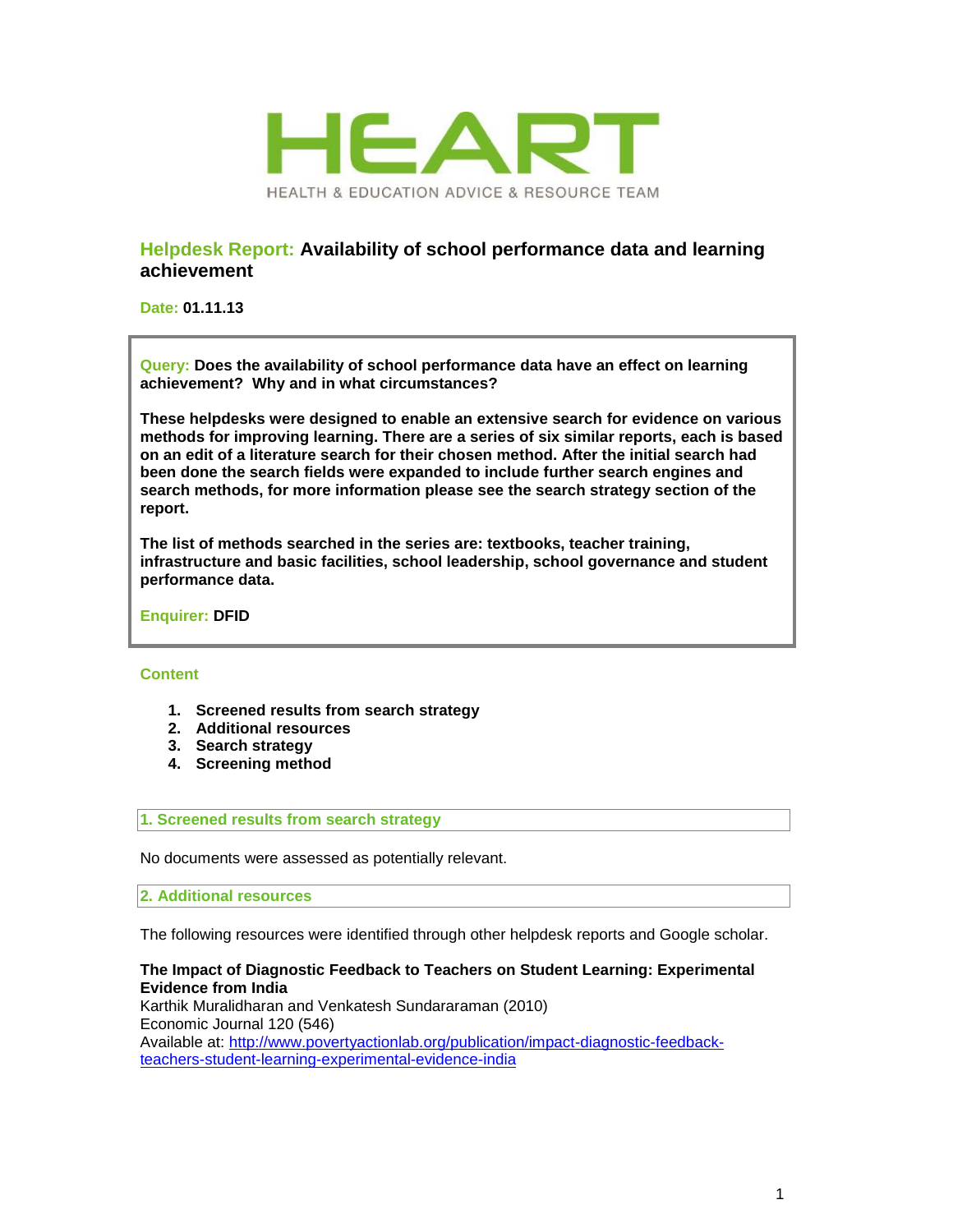We present experimental evidence on the impact of a programme that provided low-stakes diagnostic tests and feedback to teachers, and low-stakes monitoring of classroom processes across a representative set of schools in the Indian state of Andhra Pradesh. We find teachers in treatment schools exerting more effort when observed in the classroom but students in these schools do no better on independently-administered tests than students in schools that did not receive the programme. This suggests that though teachers in the programme schools worked harder while being observed, there was no impact of the feedback and monitoring on student learning outcomes.

# **Methods**

Primary **Experimental** 

## **Short-Run Learning Dynamics under a Test-Based Accountability System: Evidence from Pakistan**

Felipe Barrera-Osorio and Dhushyanth Raju (2010) Human Development Network Education Policy Research Working Paper 5465 Available at:<http://elibrary.worldbank.org/doi/book/10.1596/1813-9450-5465> *(This document is also included in the governance report)*

Low student learning is a common finding in much of the developing world. This paper uses a relatively unique dataset of five semiannual rounds of standardized test data to characterize and explain the short-term changes in student learning. The data are collected as part of the quality assurance system for a public-private partnership program that offers public subsidies conditional on minimum learning levels to low-cost private schools in Pakistan. Apart from a large positive distributional shift in learning between the first two test rounds, the learning distributions over test rounds show little progress. Schools are ejected from the program if they fail to achieve a minimum pass rate in the test in two consecutive attempts, making the test high stakes. Sharp regression discontinuity estimates show that the threat of program exit on schools that barely failed the test for the first time induces large learning gains. The large change in learning between the first two test rounds is likely attributable to this accountability pressure given that a large share of new program entrants failed in the first test round. Schools also qualify for substantial annual teacher bonuses if they achieve a minimum score in a composite measure of student test participation and mean test score. Sharp regression discontinuity estimates do not show that the prospect of future teacher bonus rewards induces learning gains for schools that barely did not qualify for the bonus.

#### **Methods**

Secondary Non-systematic review

# **Standards-Based Accountability in South Africa**

Nick Taylor (2009) School Effectiveness and School Improvement, 20 (3) Abstract available at: <http://www.tandfonline.com/doi/abs/10.1080/09243450902916704#.UnKIynDwmSo>

The implementation of standards-based accountability (SBA) interventions aimed at improving school performance often focuses on the testing component, at the expense of capacity building. This was the case in South Africa when a SBA programme was instituted by government in 2000, which was accompanied by substantial rises in senior certificate pass rates between 2000 and 2003. Our analysis indicates that the bulk of these effects was achieved by manipulating the results by means of 4 measures: eliminating high-risk candidates, encouraging candidates to register at the easier standard grade, lowering the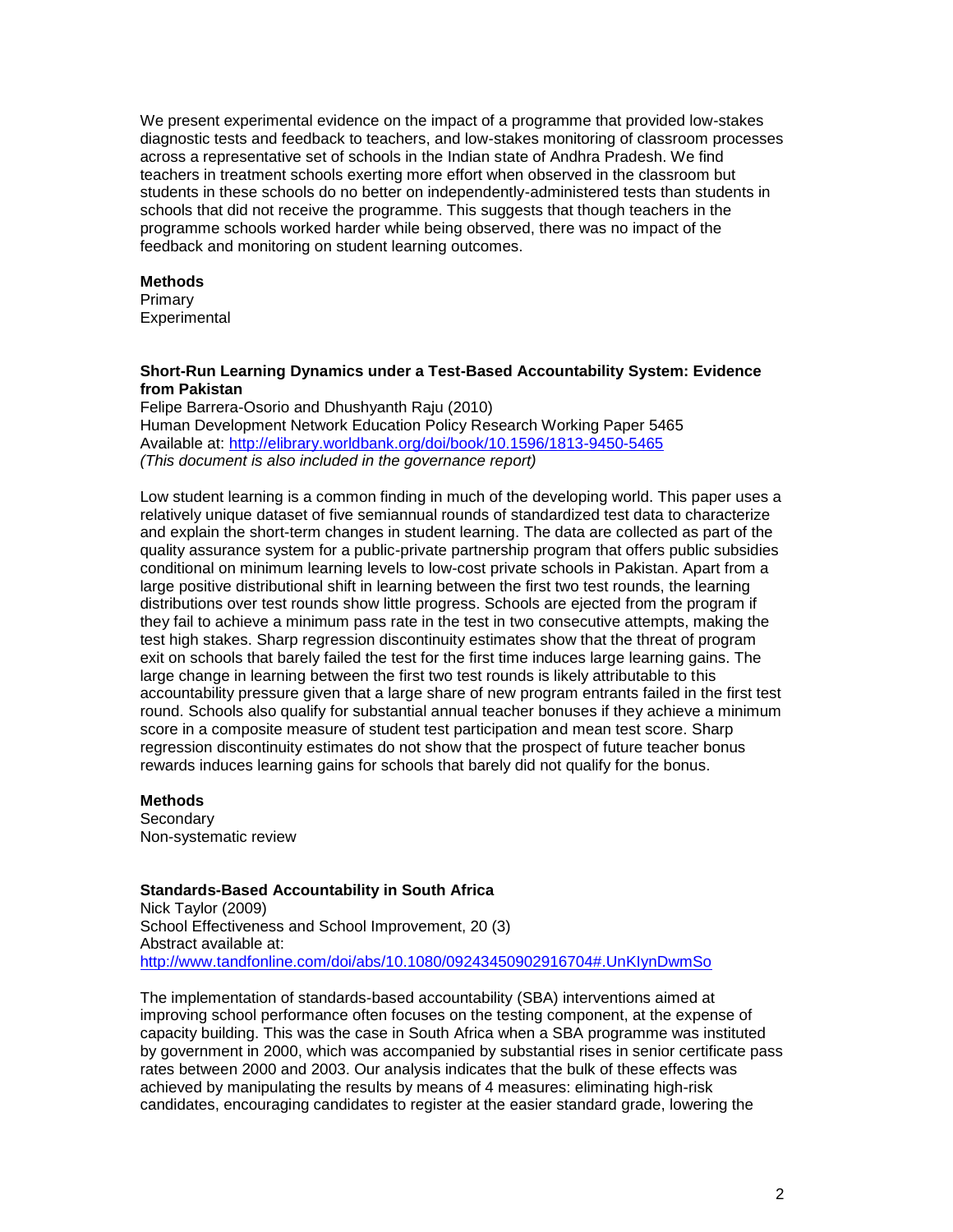standard of examination questions, and raising raw scores during the moderation process. However, research results from other school improvement programmes in the country indicate that significant improvement in school performance is possible when capacitybuilding elements are combined with accountability measures.

# **Methods**

**Secondary** Non-systematic review

# **3. Search strategy**

## **Databases and websites searched:**

- Education Resources Information Centre (ERIC)
- British Education Index (BEI)
- Web of Knowledge limited to Social Sciences Citation Index only
- R4D DfID Research For Development
- Gov.uk: Publications section and DFID evaluation reports
- 3ie Systematic Review Database
- 3ie Database of Impact Evaluations
- The Campbell Library
- EPPI Centre
- Google Scholar

# **Search strategy concepts**

The search strategy was tailored to the functionality of the different databases searched. In searching the academic databases, ERIC, BEI and Web of Science, search strings were developed for the search concepts, student performance data, DFID priority countries and Learning Achievement and these were combined. Both keyword and subject heading searches were carried out. Please see Annex C for the full search strategy for these databases. Other databases had more limited search functionality and were searched within topic/ sector areas e.g. Education or using fewer keywords.

The full search strategies for ERIC, BEI and Web of Science are included in Annex B. Please see the following table for summaries of the search strategies and results.

| Database and<br><b>Dates</b>                                               | Date<br>searche | <b>Concept search</b><br>strategy                                                                                                       | <b>Hits</b> | <b>Notes</b> | <b>LMIC hits</b> |
|----------------------------------------------------------------------------|-----------------|-----------------------------------------------------------------------------------------------------------------------------------------|-------------|--------------|------------------|
| covered                                                                    | d               |                                                                                                                                         |             |              |                  |
| <b>British</b><br>Education<br>Index (BEI)<br>1975 - present               | 09/10/13        | As ERIC but No primary<br>or secondary school limit<br>included                                                                         | 21          |              |                  |
| Education<br>Resources<br>Information<br>Centre (ERIC)<br>1966-present     | $7 - 10 - 13$   | School student data and<br>DfID countries and<br>Learning Achievement.<br>Limited to Primary &<br>Secondary Education,<br>yrs 2000-2013 | 68          |              | $-700$           |
| Science<br>Citation Index<br>& Social<br>Sciences<br><b>Citation Index</b> | $10-10-13$      | Slight modifications as<br>compared to ERIC<br>search                                                                                   | 25          |              | 165              |

# **ERIC, BEI and Web of Science**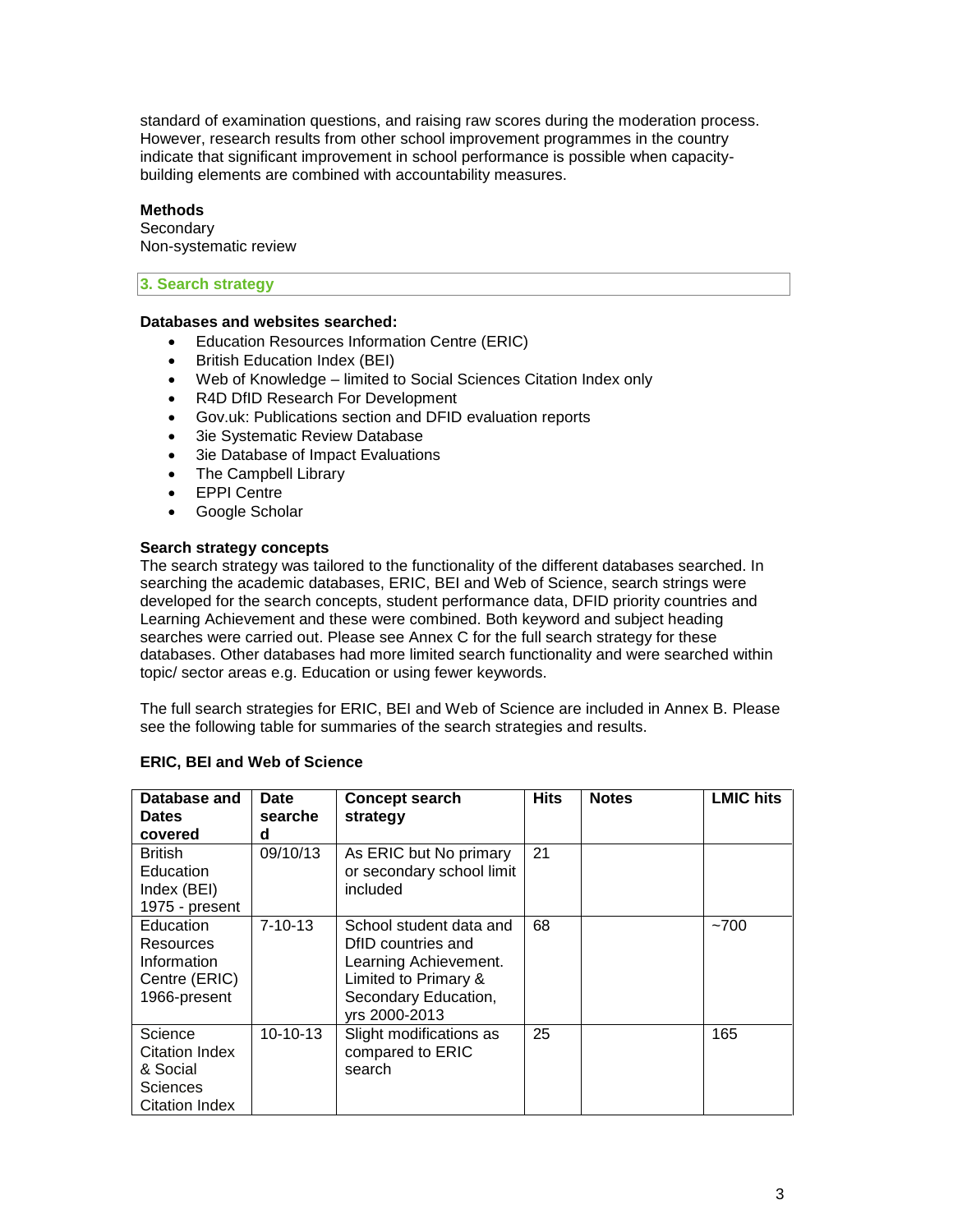| WOS 1900 - |  |  |  |
|------------|--|--|--|
| present    |  |  |  |

Further detail on the search methods are outlined in Annex C.

### **4. Screening method**

Studies were assessed against the following inclusion criteria:

- $\circ$  Geography: DFID priority countries. A list of priority countries is provided in Annex A. Both Tier 1 and Tier 2 countries were included
- o Language: Limited to English language only
- o Relevance: Studies which address the thematic research question i.e. **does the availability of school performance data have an effect on learning achievement? Why and in what circumstances?**
- o Study design: Primary empirical studies (quantitative or qualitative) and secondary analysis (systematic reviews or rigorous literature reviews) which meet the relevance criterion were included. Case studies, theoretical, conceptual and policy papers were excluded.
- o Publication date: Within last 10 years

Studies were screened on the basis of the abstract. Where studies were potentially relevant but their adherence to the inclusion criteria could not be fully ascertained from the abstract (for example, evaluation methodology was not stated), they were included in the list, so they can undergo further screening from the full text at a later date.

Study design was described using the DFID How To Note: Assessing the Strength of Evidence:

<https://www.gov.uk/government/publications/how-to-note-assessing-the-strength-of-evidence>

# **Authors**

This query response was prepared by Laura Bolton, Judy Wright and Thomas Veale

**About Helpdesk reports:** The HEART Helpdesk is funded by the DFID Human Development Group. Helpdesk reports are based on 3 days of desk-based research per query and are designed to provide a brief overview of the key issues, and a summary of some of the best literature available. Experts may be contacted during the course of the research, and those able to provide input within the short time-frame are acknowledged.

For any further request or enquiry, contact [info@heart-resources.org](mailto:info@heart-resources.org)

HEART Helpdesk reports are published online at [www.heart-resources.org](http://www.heart-resources.org/)

#### **Disclaimer**

*The Health & Education Advice & Resource Team (HEART) provides technical assistance and knowledge services to the British Government's Department for International Development (DFID) and its partners in support of pro-poor programmes in education, health and nutrition. The HEART services are provided by a consortium of leading*